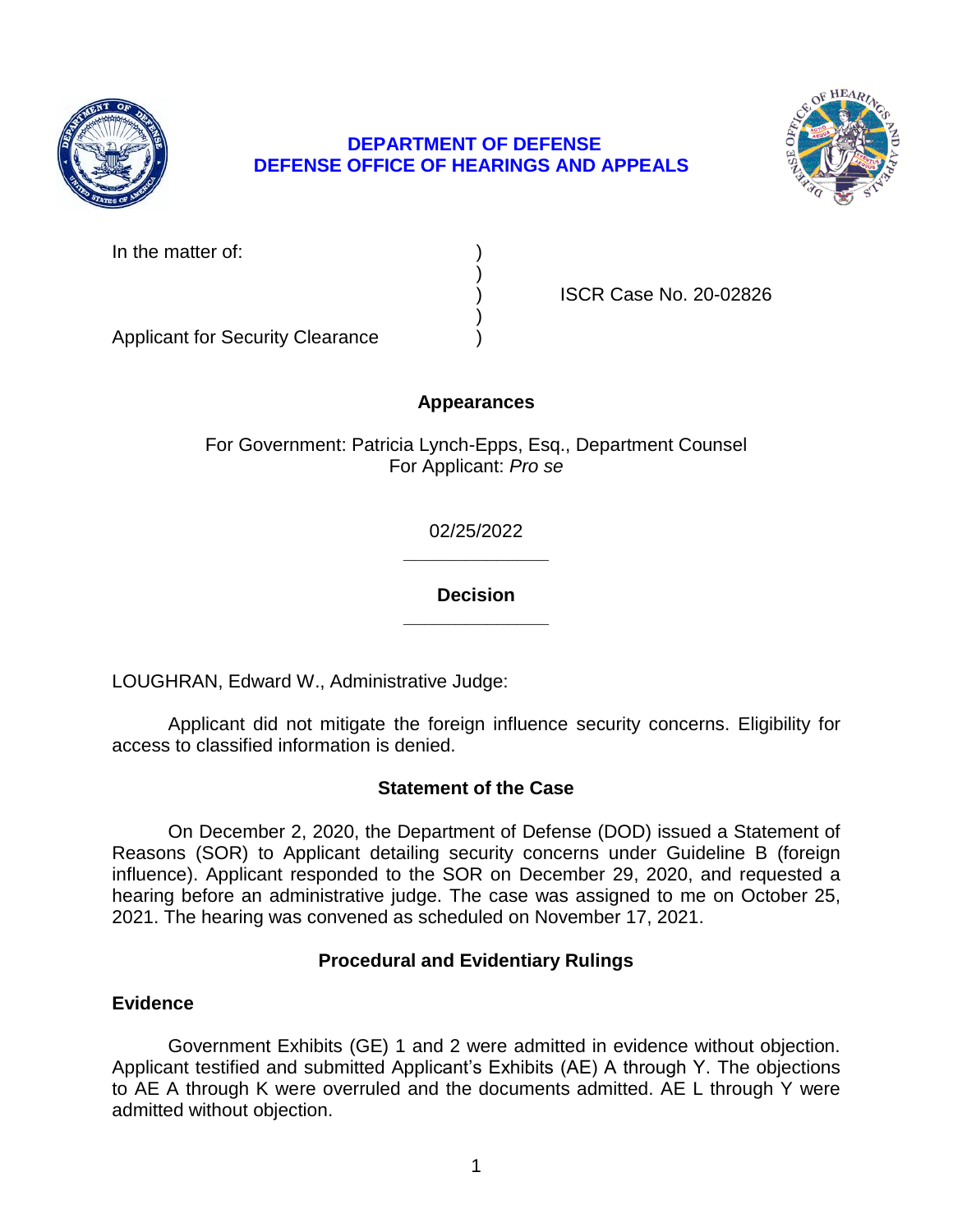#### **Request for Administrative Notice**

 Department Counsel requested that I take administrative notice of certain facts about the People's Republic of China (PRC or China) The request was not admitted in evidence but was included in the record as Hearing Exhibit (HE) I. Applicant's objection to certain parts of HE I was overruled, and I have taken administrative notice of the facts contained in HE I. I have also considered the facts contained in AE A through K. The most pertinent facts are summarized in the Findings of Fact, below.

#### **Findings of Fact**

 Applicant is a 53-year-old employee of a defense contractor. He has worked for his current employer since 2017. He moved to another location with the same employer in 2018. He served about one to two months in the U.S. military before he was discharged for medical reasons in 1988. He has a bachelor's degree that he earned in 1991 and a master's degree that was awarded in 2008. He is married with two children. (Transcript (Tr.) at 30, 33, 43-45, 52, 63-65, 72, 92; Applicant's response to SOR; GE 1, 2)

 Applicant is a native-born U.S. citizen. He had several girlfriends from China before he met his wife, who is also a Chinese citizen. He had two girlfriends from China when he was in graduate school. He had a third girlfriend that he met during a visit to China. He moved to China in 2009 to teach at a university and to be closer to his third came to the United States on a student visa in 2012. He moved back to the United States in 2013. They married in 2017, and she is now a permanent resident of the United States (green card holder). Their children were born in the United States. (Tr. at girlfriend. That relationship did not last. His future wife was one of his students. His wife 28, 34-43, 56, 66-88, 94-97; Applicant's response to SOR; GE 1, 2; AE L, M)

 Applicant's wife's mother suffered from some form of mental illness. His parents- was primarily raised by her grandmother, who comes from a rural area and has no direct connection to the Chinese government or the Communist Party. Her grandmother visited them in the United States in about 2017 and stayed through his wife's pregnancy and the birth of their child in 2018. She visited again for a few months in about 2019. His grandmother and aunt do not speak English, and Applicant does not speak Mandarin, so their only real communication was through his wife. (Tr. at 43-48, 99-105, 111; in-law divorced, and his mother-in-law passed away when his wife was young. His wife wife's aunt visited them in the United States twice for a few months each time. His wife's Applicant's response to SOR; GE 1, 2)

 Applicant's wife is not close to her father. She blames him for not helping her mother more. Applicant has never met nor spoken to him. Applicant also mentioned that he does not believe his father-in-law approved of the marriage. His father-in-law owns a small business and has no direct connection to the Chinese government or the Communist Party. Applicant stated that his father-in-law did not have to pay for his daughter's education in the United States. Out of a sense of obligation, his wife's father gifted his daughter about \$87,000 to be used as a down payment on the purchase of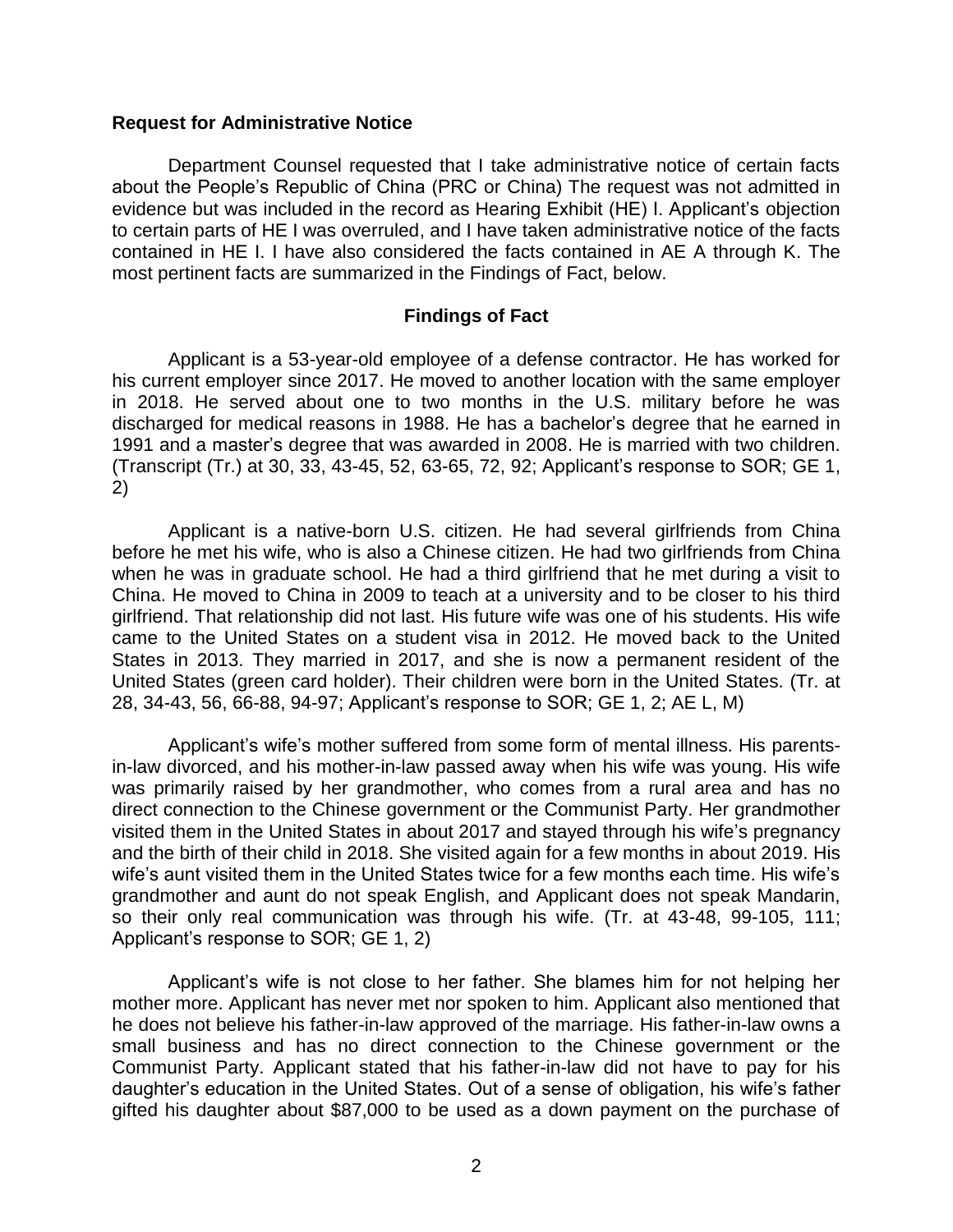Applicant's and his wife's home, which they bought for about \$540,000. (Tr. at 47-51, 106-109; GE 1, 2)

 Applicant's and his wife's second child was born in 2020. They had no visitors from China for the birth because of the pandemic. Future visitors are less likely because China has made it more difficult for their citizens to travel overseas. (Tr. at 52; Applicant's response to SOR; AE J, K)

 Applicant has not been to China since he left in 2013. His wife went to China in about 2017 to travel with her grandmother to the United States. Her last trip to China was in 2019 to update her national identification card. China would not renew the document at their consulates, and required their citizens to return to China to do so. Applicant and his wife have decided that unless the political situation changes in China, she will not return. She has applied for U.S. citizenship. (Tr. at 53-54, 57; AE L, M)

The PRC is a large and economically powerful country, with a population of over 1.4 billion people. The PRC has an authoritarian government, dominated by the Chinese Communist Party. The PRC has a poor record with respect to human rights and suppresses political dissent. Its practices include official repression of the freedoms of speech, religion, movement, association, and assembly; forced confessions; torture; mistreatment of prisoners; and arbitrary arrest, detention, and killings.

 The PRC engages in espionage against the United States and is one of the two most active collectors of U.S. economic intelligence and technology. The PRC also sometimes uses coercion or blackmail to manipulate its citizens overseas to conduct influence operations on behalf of the PRC, such as threatening ethnic Uyghurs living in the United States with imprisonment of their family members in China. Additionally, the PRC targets individuals in other countries to support its acquisition of foreign from the PRC, as well as foreign national experts whose recruitment the PRC views as necessary to its scientific and technical modernization, especially with regard to defense technology. The PRC's "Thousand Talents Program" seeks to recruit individuals primarily, but not exclusively, from relevant diaspora populations and recent emigrants technology.

 Applicant does not disagree with the nature of the PRC's government. He agrees that China is a hostile power and a dangerous country that is becoming more dangerous. His position is that the Government's theory of coercion does not make sense; that force of threats against loved ones is too risky for a rational adversary to consider; and that "secrecy creates a shield against coercion." He did an expansive research of reported spying and espionage cases and found that coercion against loved ones is extremely rare. A study concluded that "[p]eople coerced into espionage rarely make ideal agents." (Tr. at 13-15, 26-27, 121-138; AE A-K)

Applicant also asserted that in the extremely unlikely event that the PRC attempts to use his wife or his wife's family to coerce him into revealing classified information, he will immediately report it to the FBI. His wife agrees that would be the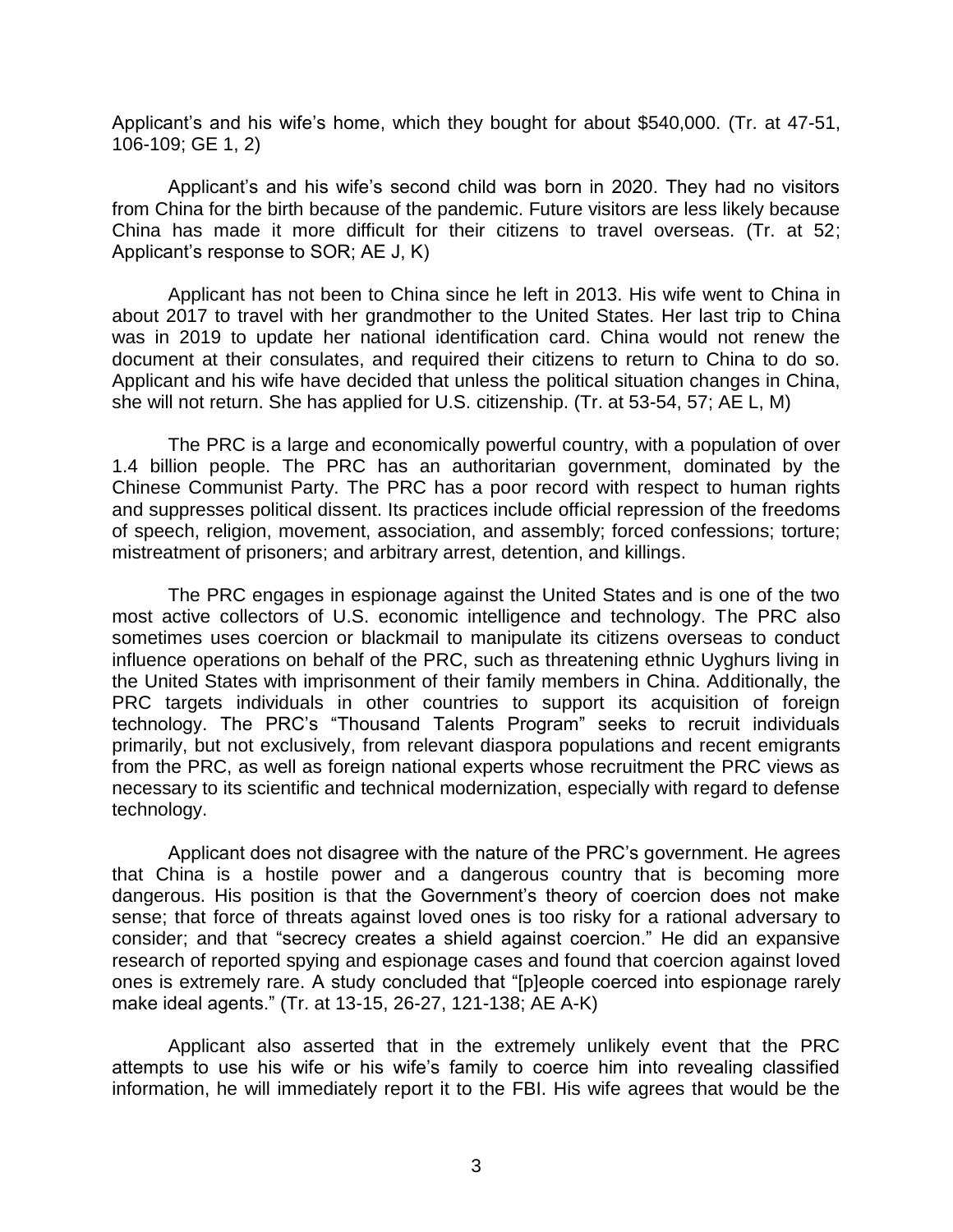only way to protect their children's future, and it is also the best chance to resolve the situation without any harm to their family or national security. (Tr. at 111-112)

 Applicant submitted letters and documents attesting to his excellent job performance and strong moral character. He is praised for his patriotism, trustworthiness, loyalty, dependability, and devotion to the United States. He is strongly recommended for a security clearance. (AE O-Y)

#### **Policies**

 *Classified Information within Industry* (February 20, 1960), as amended; DOD Directive 5220.6, *Defense Industrial Personnel Security Clearance Review Program* (January 2, 1992), as amended (Directive); and the adjudicative guidelines (AG), which became This case is adjudicated under Executive Order (EO) 10865, *Safeguarding*  effective on June 8, 2017.

 When evaluating an applicant's suitability for a security clearance, the administrative judge must consider the adjudicative guidelines. In addition to brief introductory explanations for each guideline, the adjudicative guidelines list potentially disqualifying conditions and mitigating conditions, which are to be used in evaluating an applicant's eligibility for access to classified information.

 These guidelines are not inflexible rules of law. Instead, recognizing the complexities of human behavior, administrative judges apply the guidelines in conjunction with the factors listed in the adjudicative process. The administrative judge's overarching adjudicative goal is a fair, impartial, and commonsense decision. According to AG ¶ 2(c), the entire process is a conscientious scrutiny of a number of variables known as the "whole-person concept." The administrative judge must consider all available, reliable information about the person, past and present, favorable and unfavorable, in making a decision.

The protection of the national security is the paramount consideration. AG  $\P$  2(b) eligibility will be resolved in favor of the national security." requires that "[a]ny doubt concerning personnel being considered for national security

 Under Directive ¶ E3.1.14, the Government must present evidence to establish controverted facts alleged in the SOR. Under Directive ¶ E3.1.15, the applicant is responsible for presenting "witnesses and other evidence to rebut, explain, extenuate, or mitigate facts admitted by the applicant or proven by Department Counsel." The applicant has the ultimate burden of persuasion to obtain a favorable security decision.

 A person who seeks access to classified information enters into a fiduciary relationship with the Government predicated upon trust and confidence. This relationship transcends normal duty hours and endures throughout off-duty hours. The Government reposes a high degree of trust and confidence in individuals to whom it grants access to classified information. Decisions include, by necessity, consideration of the possible risk the applicant may deliberately or inadvertently fail to safeguard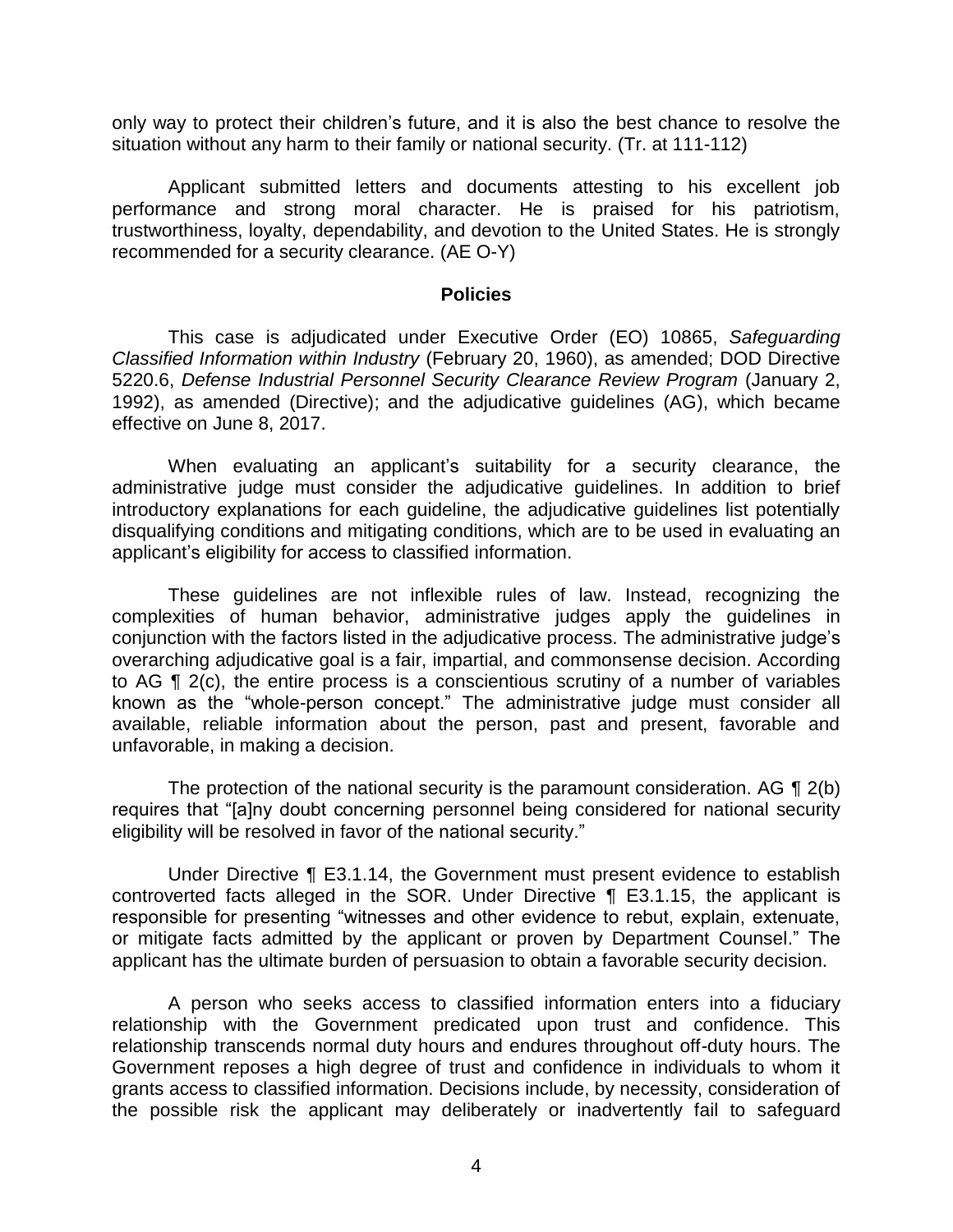classified information. Such decisions entail a certain degree of legally permissible extrapolation of potential, rather than actual, risk of compromise of classified information.

 Section 7 of EO 10865 provides that adverse decisions shall be "in terms of the national interest and shall in no sense be a determination as to the loyalty of the applicant concerned." *See also* EO 12968, Section 3.1(b) (listing multiple prerequisites for access to classified or sensitive information).

### **Analysis**

### **Guideline B, Foreign Influence**

The security concern for foreign influence is set out in AG  $\P$  6:

Foreign contacts and interests, including, but not limited to, business, financial, and property interests, are a national security concern if they result in divided allegiance. They may also be a national security concern if they create circumstances in which the individual may be manipulated or induced to help a foreign person, group, organization, or government in a way inconsistent with U.S. interests or otherwise made vulnerable to pressure or coercion by any foreign interest. Assessment of foreign contacts and interests should consider the country in which the foreign contact or interest is located, including, but not limited to, considerations such as whether it is known to target U.S. citizens to obtain classified or sensitive information or is associated with a risk of terrorism.

 The guideline notes several conditions that could raise security concerns under AG  $\P$  7. The following are potentially applicable in this case:

(a) contact, regardless of method, with a foreign family member, business or professional associate, friend, or other person who is a citizen of or resident in a foreign country if that contact creates a heightened risk of foreign exploitation, inducement, manipulation, pressure, or coercion;

(b) connections to a foreign person, group, government, or country that create a potential conflict of interest between the individual's obligation to protect classified or sensitive information or technology and the individual's desire to help a foreign person, group, or country by providing that information or technology; and

 (e) shared living quarters with a person or persons, regardless of citizenship status, if that relationship creates a heightened risk of foreign inducement, manipulation, pressure, or coercion.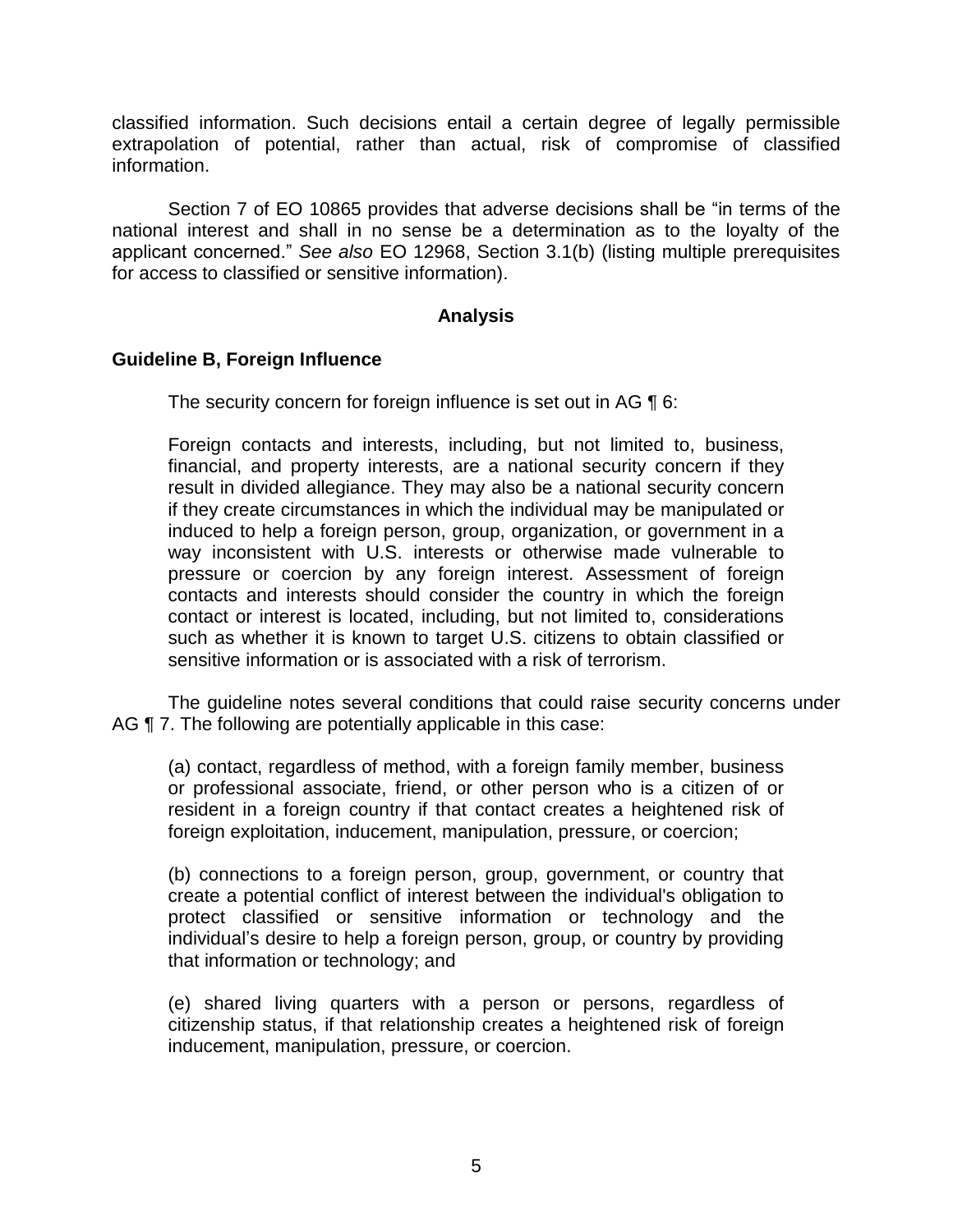Applicant's wife is a citizen of China and a U.S. permanent resident. His wife's father and grandmother are citizens and residents of China. In-laws represent a class of persons who are contemplated by the Directive as presenting a potential security risk. As a matter of common sense and human experience there is a rebuttable presumption that a person has ties of affection for, or obligation to, the immediate family members of the person's spouse. *See, e.g*., ISCR Case No. 09-06831 at 3 (App. Bd. Mar. 8, 2011).

 China has an authoritarian government, dominated by the Communist Party, with Chinese connections create a potential conflict of interest and a heightened risk of foreign exploitation, inducement, manipulation, pressure, and coercion, both directly to him and through his wife. AG  $\P\P$  7(a), 7(b), and 7(e) have been raised by the evidence. a poor human rights record, and aggressively targets the U.S. for espionage. Applicant's

 Conditions that could mitigate foreign influence security concerns are provided under AG ¶ 8. The following are potentially applicable:

(a) the nature of the relationships with foreign persons, the country in which these persons are located, or the positions or activities of those persons in that country are such that it is unlikely the individual will be placed in a position of having to choose between the interests of a foreign individual, group, organization, or government and the interests of the United States;

(b) there is no conflict of interest, either because the individual's sense of loyalty or obligation to the foreign person, or allegiance to the group, government, or country is so minimal, or the individual has such deep and longstanding relationships and loyalties in the United States, that the individual can be expected to resolve any conflict of interest in favor of the U.S. interest; and

(c) contact or communication with foreign citizens is so casual and infrequent that there is little likelihood that it could create a risk for foreign influence or exploitation.

There is a strong presumption against the grant or maintenance of a security clearance. *See Dorfmont v. Brown*, 913 F. 2d 1399, 1401 (9th Cir. 1990), *cert. denied*, 499 U.S. 905 (1991). I considered the totality of Applicant's ties to China and the adversarial relationship China has with the United States. *See, e.g.,* ISCR Case No. 17- 03450 at 3 (App. Bd. Feb. 28, 2019). Because of that adversarial relationship, Applicant has a "very heavy burden" of persuasion as to mitigation. *See, e.g.,* ISCR Case No. 17- 04208 at 5 (App. Bd. Aug. 7, 2019). In foreign influence cases, the nature of the foreign government and its intelligence-gathering history are important considerations. There is a rational connection between an applicant's family ties in a country whose interests are adverse to those of the United States and the risk that the applicant may fail to protect classified information. *See, e.g*., ISCR Case No. 12-08412 at 2-3 (App. Bd. Sep. 11, 2015).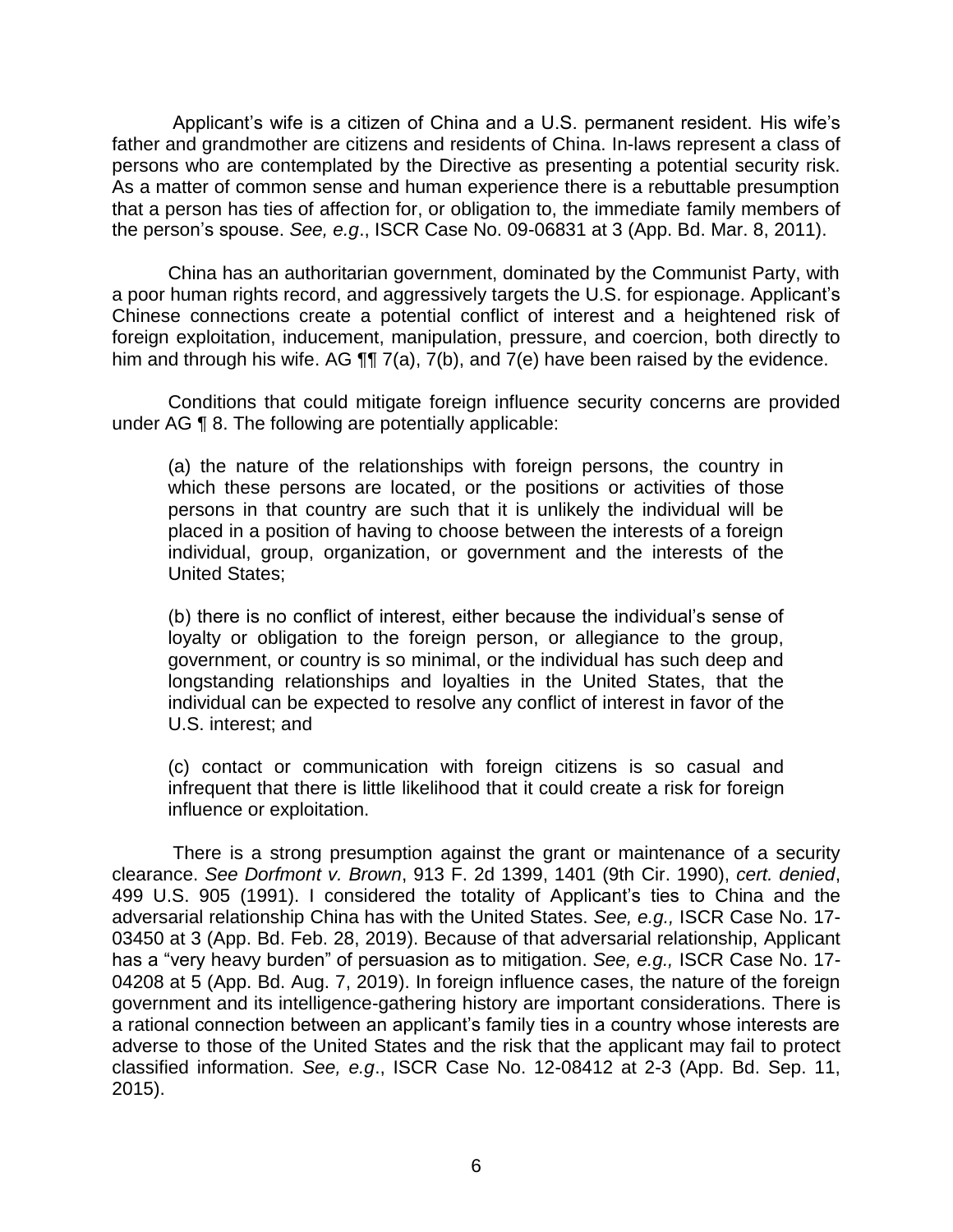Applicant is not close to his mother-in-law as she does not speak English, and he does not speak Mandarin. His wife is not close to her father, and Applicant has never met nor spoken to him. Applicant's primary association with his in-laws is through his wife. Applicant and his wife accepted \$87,000 from her father to be used as a down payment on the purchase of Applicant's and his wife's home.

 Applicant is a native-born U.S. citizen, as are his two children. His wife is applying for U.S. citizenship and does not intend to return to China for a visit unless the political situation changes in China. His in-laws have no direct connection to the Chinese government or the Communist Party.

 Applicant presented a rational position that the Government's theory of coercion does not make sense; that force of threats against loved ones is too risky for a rational adversary to consider; and that "secrecy creates a shield against coercion." He did an expansive research of reported spying and espionage cases and found that coercion against loved ones is extremely rare. He also asserted that in the extremely unlikely event that the PRC attempts to use his wife or his wife's family to coerce him into revealing classified information, he will immediately report it to the FBI.

 Applicant's position is not without some merit, as coercion is rare. However, it does occur, and there is little that China would not do to further its goals. A Guideline B adjudication is not a judgment on an applicant's character, patriotism, or loyalty to the United States. It is a determination as to whether an applicant's circumstances foreseeably present a security risk. *See* ISCR Case No. 19-00831 at 5 (App. Bd. July 29, 2020). The concern here pertains to the risk to his Chinese relatives. Through no fault of his own, or for that matter his wife and in-laws, Applicant failed to meet the "very heavy burden" of persuasion as to mitigation.

### **Whole-Person Concept**

 Under the whole-person concept, the administrative judge must evaluate an applicant's eligibility for a security clearance by considering the totality of the applicant's conduct and all relevant circumstances. The administrative judge should consider the nine adjudicative process factors listed at AG ¶ 2(d):

(1) the nature, extent, and seriousness of the conduct; (2) the circumstances surrounding the conduct, to include knowledgeable participation; (3) the frequency and recency of the conduct; (4) the individual's age and maturity at the time of the conduct; (5) the extent to which participation is voluntary; (6) the presence or absence of rehabilitation and other permanent behavioral changes; (7) the motivation for the conduct; (8) the potential for pressure, coercion, exploitation, or duress; and (9) the likelihood of continuation or recurrence.

Under AG ¶ 2(c), the ultimate determination of whether to grant eligibility for a security clearance must be an overall commonsense judgment based upon careful consideration of the guidelines and the whole-person concept.